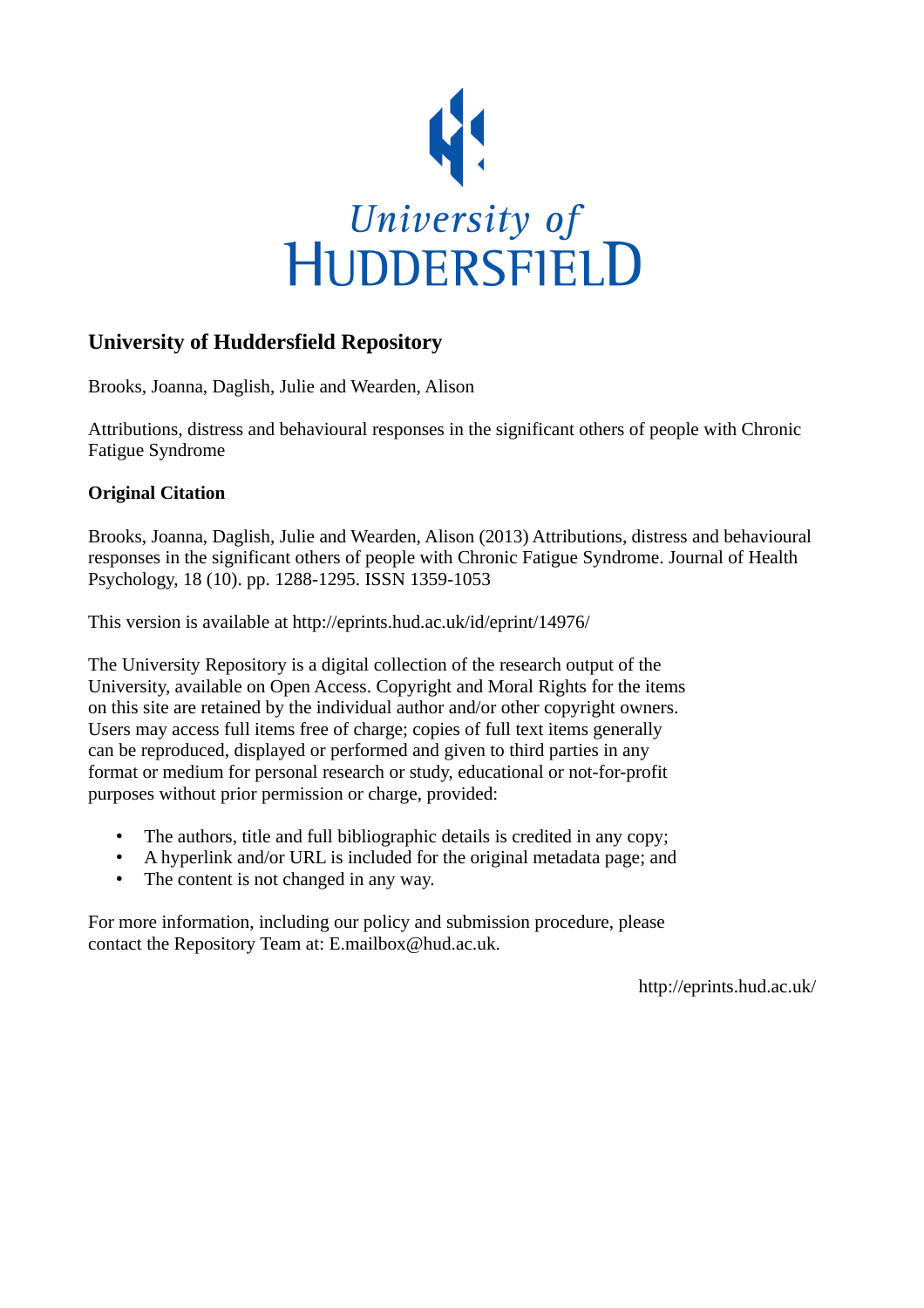## **Attributions, distress and behavioural responses in the significant others of people with Chronic Fatigue Syndrome**

**Joanna M Brooks<sup>1</sup> \*, Julie Daglish<sup>2</sup> , Alison J Wearden<sup>3</sup>**

\*Address for correspondence:

Centre for Applied Psychological Research, School of Human and Health

Sciences, University of Huddersfield, Huddersfield, West Yorkshire, HD1 3DH,

United Kingdom.

Tel: +44 1484 472 546

Email: j.m.brooks@hud.ac.uk

<sup>1</sup> Centre for Applied Psychological Research, School of Human and Health Sciences, University of Huddersfield

<sup>2</sup>School of Healthcare, University of Leeds

<sup>3</sup> School of Psychological Sciences, University of Manchester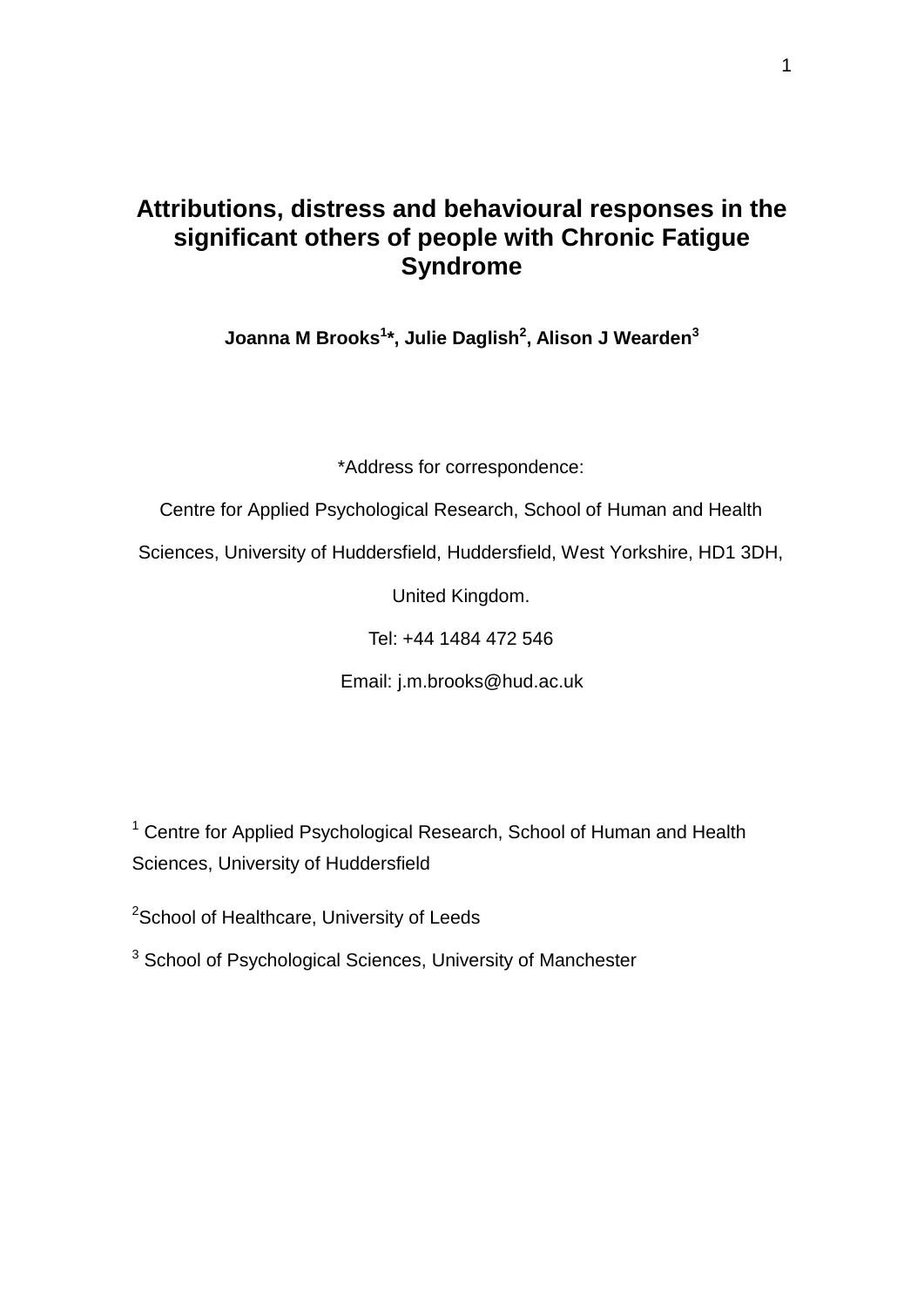# **Attributions, distress and behavioural responses in the significant others of people with Chronic Fatigue Syndrome**

#### **Abstract**

To test an attribution-emotion model of reactions to chronic fatigue syndrome (CFS/ME), 30 significant others of 30 adult patients with CFS/ME were administered a semi-structured interview about their beliefs regarding the patient"s illness, and completed questionnaire measures of distress and behavioural responses to the patient. Spontaneous causal explanations (attributions) for illness events, symptom exacerbation and negative patient mood were extracted and coded. Significant other distress and negative behavioural responses towards the CFS/ME patient were associated with attributing illness events to causes personal and internal to the patient. Our findings may inform future family–based interventions for CFS/ME.

#### **Keywords**

Chronic fatigue syndrome, attributions, family members; distress; behavioural response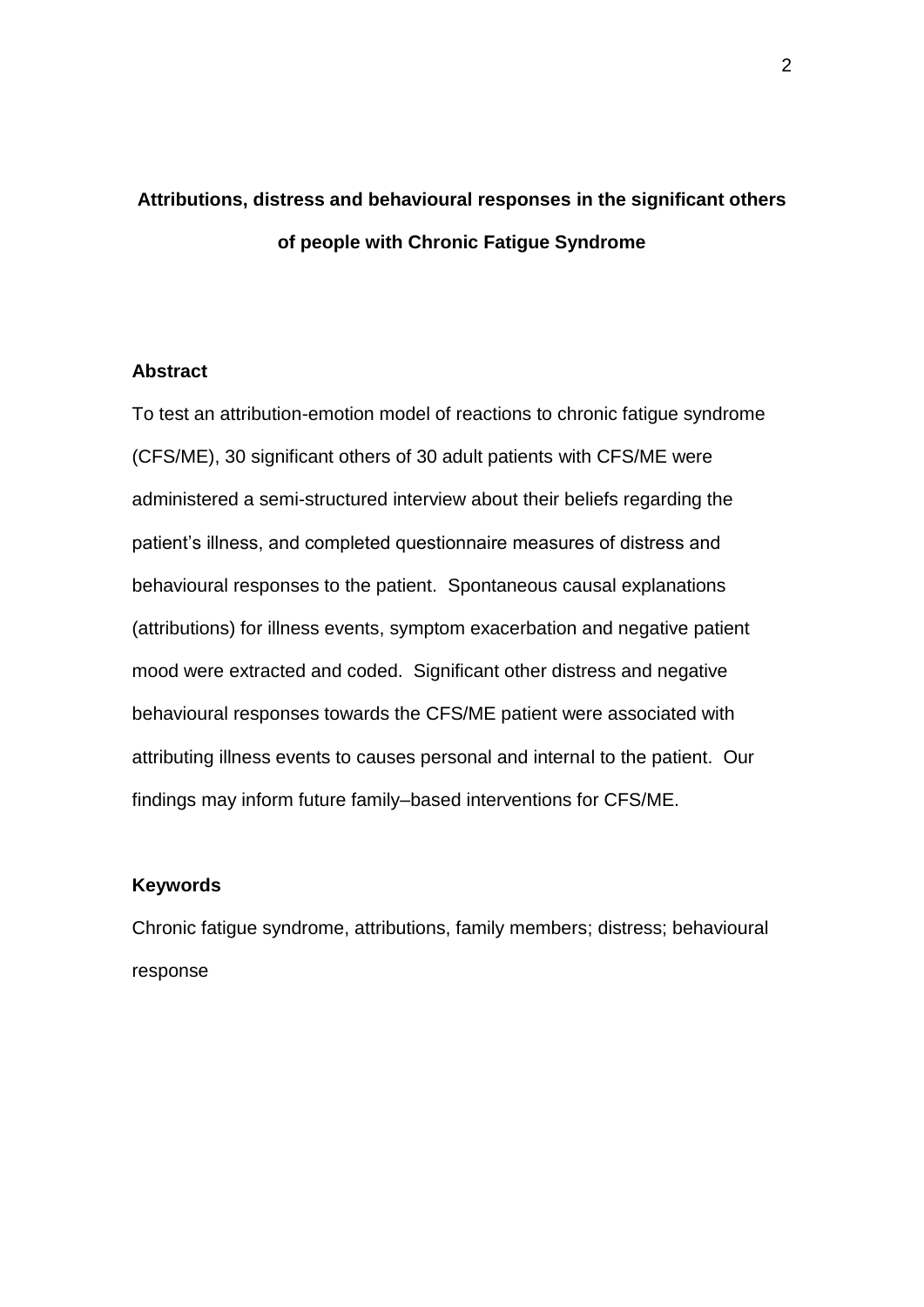Chronic Fatigue Syndrome (also known as myalgic encephalomyelitis or ME; CFS/ME) is a debilitating condition with a primary symptom of severe and persistent fatigue, often resulting in substantial functional impairment (e.g. Fukuda et al., 1994, Cairns & Hotopf, 2005; Collin et al., 2011; Jason et al., 2011). With symptoms which may be difficult to describe to outsiders and with no clear aetiology, CFS/ME is a complex and controversial condition (Guise, McVittie & McKinlay, 2010). The ways in which those close to patients (their "significant others") respond to CFS/ME may have important implications for the patient"s own management of their condition and associated illness outcomes, such as psychological adjustment and symptom experience (Romano et al., 2009; White et al., 2006). The present study examines factors which may determine how significant others respond, both emotionally and behaviourally, to patients with CFS/ME, focusing on causal attributions as a potential precursor of significant other responses.

Attribution theory suggests that causal explanations (attributions) made by an observer for negative events concerning another, influence the observer"s affective response to the event and thus their behavioural reaction (e.g. Weiner, 1985). Attributional analyses of reactions to physical and mental health conditions suggest that the framework can be useful in understanding why and how people respond as they do to illness in others (e.g. Dijker & Koomen, 2003; Weiner, 1993; Weiner, Perry & Magnusson, 1988).

Attributional statements offering a causal explanation for a negative event can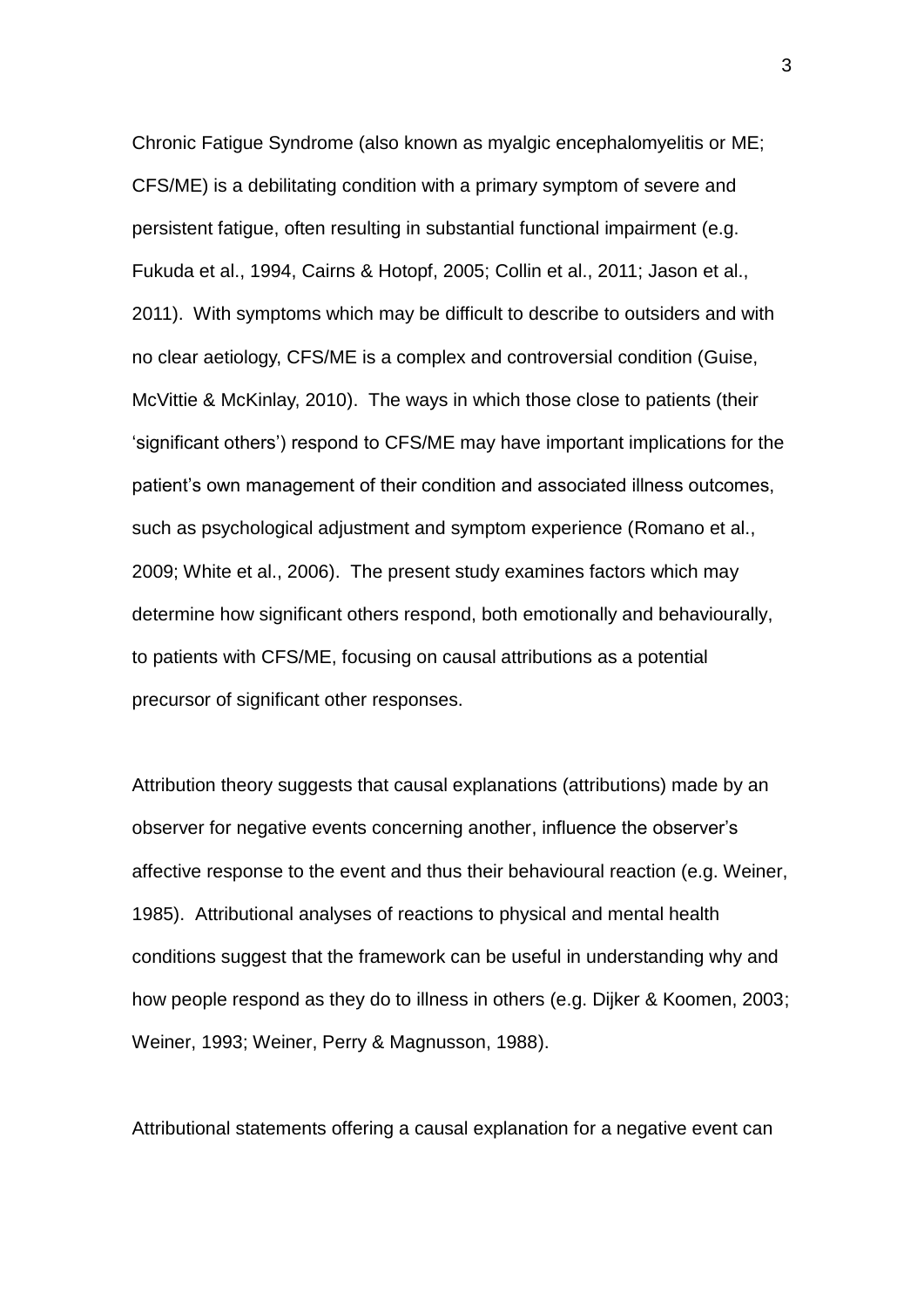be extracted from spontaneous speech or interview data and coded using one of several attributional coding systems. The Leeds Attributional Coding System (LACS; e.g. Munton et al., 1999) codes spontaneously uttered attributional statements with respect to the speakers" beliefs about causality along the following attributional dimensions. Each cause is coded as being (1) either internal or external to the actor (internal/external); (2) controllable or uncontrollable by the actor (controllable/uncontrollable); (3) chronic or transient (stable/unstable); (4) something which causes only the event in question or which may also cause other events (specific/global); and (5) as personal or idiosyncratic to the actor, or a cause which would be expected to be observed more universally (personal/universal). The LACS has been successfully used to examine relatives' attributions in a variety of different illness conditions (e.g. Wearden et al., 2006; Barrowclough et al., 2008; Tarrier et al., 2002).

A small number of studies have examined attributions of significant others of CFS/ME patients, although none using the LACS. White and colleagues (2006) examined causal attributions about illness onset in CFS/ME patients and their close others. Close others" causal attributions explaining illness onset in terms of factors internal to the patient were associated with more unhelpful support attempts by close others and with greater depression and anxiety amongst patients. Research in primarily mental health conditions suggests that when significant others attribute aspects of illness to factors internal and personal to the patient and controllable by the patient, they hold the patient more responsible, are more critical of the patient (Barrowclough & Hooley, 2003) and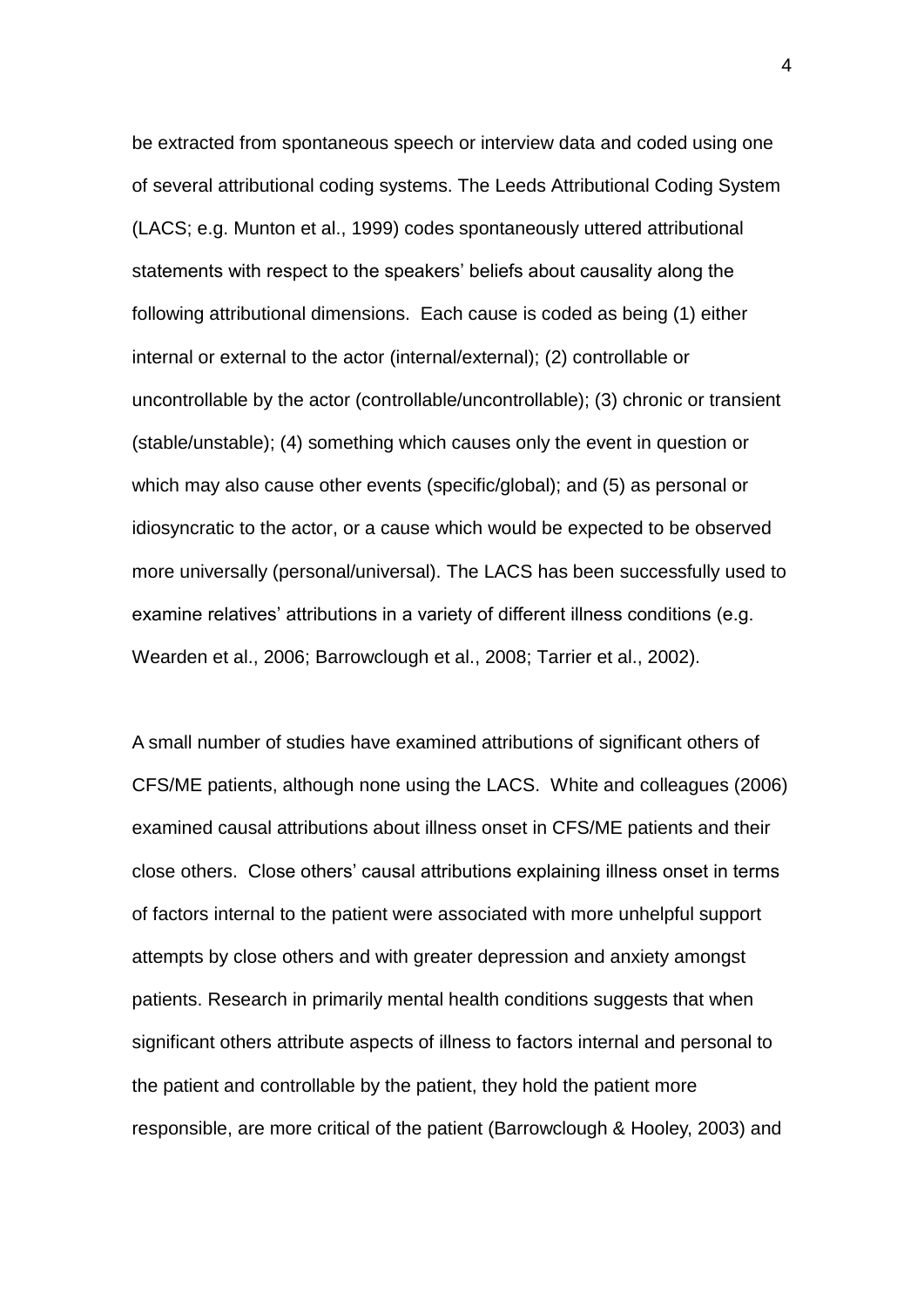are more distressed (Arefjord et al., 2002). While White et al. (2006) examined causal attributions for illness onset, to date there has been no research on significant others' causal attributions for symptom exacerbations and ongoing illness events in CFS/ME.

The aims of this study were to examine how causal attributions made by significant others of CFS/ ME patients for the ongoing symptoms of CFS/ME (rather than its onset) might be associated with significant others" levels of distress and their behavioural responses to the patient. Studies of significant others" responses to CFS/ME to date (e.g. Romano et al., 2009; Schmaling et al., 2000) have employed measures derived from the chronic pain literature. In the present study we used an empirically-derived measure of self-reported responses specifically developed for use with relatives of CFS/ME patients (the Family Response Questionnaire [FRQ]; Cordingley et al., 2001). In line with previous literature, we hypothesised that significant others who attributed illness events to factors that were controllable by, internal to, and personal to the patient would report more negative responses towards the patient, operationalised as higher scores on the rejecting –hostile scale of the FRQ, and would also be more distressed. Secondly, we hypothesised that these relationships would hold when patient illness severity was controlled for.

#### **Method**

#### *Participants*

30 CFS/ME patients who fulfilled the Centre for Disease Control (CDC) criteria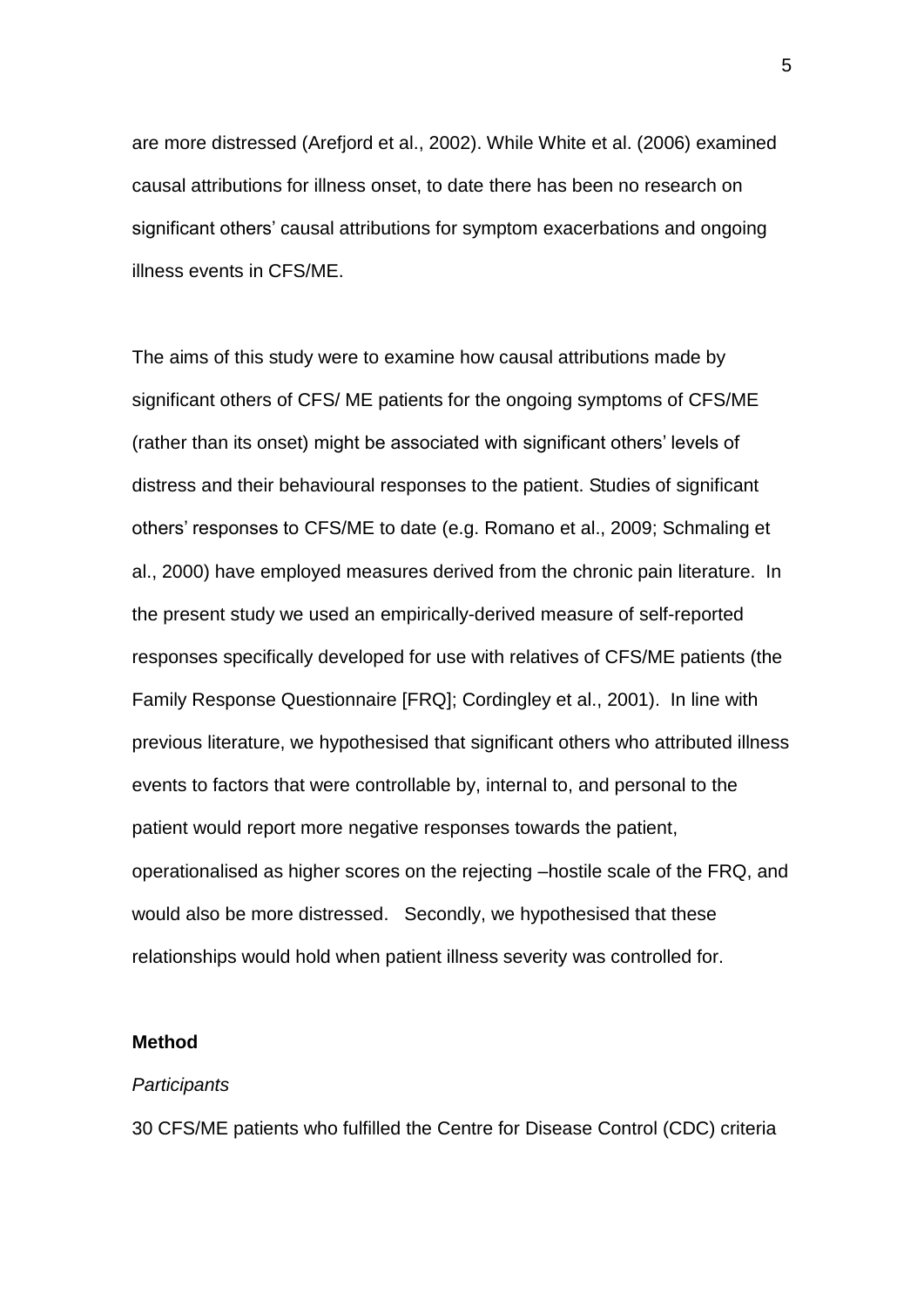for CFS (Fukuda et al., 1994) were recruited from two hospital CFS/ME clinics in the North West of England and asked to nominate their closest adult family member (their `significant other') to participate with them in the study. Ethical approval was obtained from the relevant NHS ethics committee. All participants gave written informed consent for participation.

#### *Measures*

#### *Interview with significant others*

A shortened and adapted version of the Camberwell Family Interview (Leff & Vaughn, 1985) allowed the emergence of spontaneous attributions while talking about the patient"s illness. It covered the following topics:

- (a) Household composition, relationship between patient and respondent
- (b) Symptom onset and diagnosis
- (c) Illness history
- (d) Illness status over past year/ past three months
- (e) Current symptoms
- (f) Patient"s management of the illness; involvement of family members in care
- (g) Illness course and predictability (remittance and relapse); expectations for future
- (h) Impact of condition on patient and significant other"s daily life

#### *Significant other questionnaires*

The General Health Questionnaire (GHQ-28; Goldberg & Williams, 1988) was used as a measure of psychological distress. The GHQ consists of four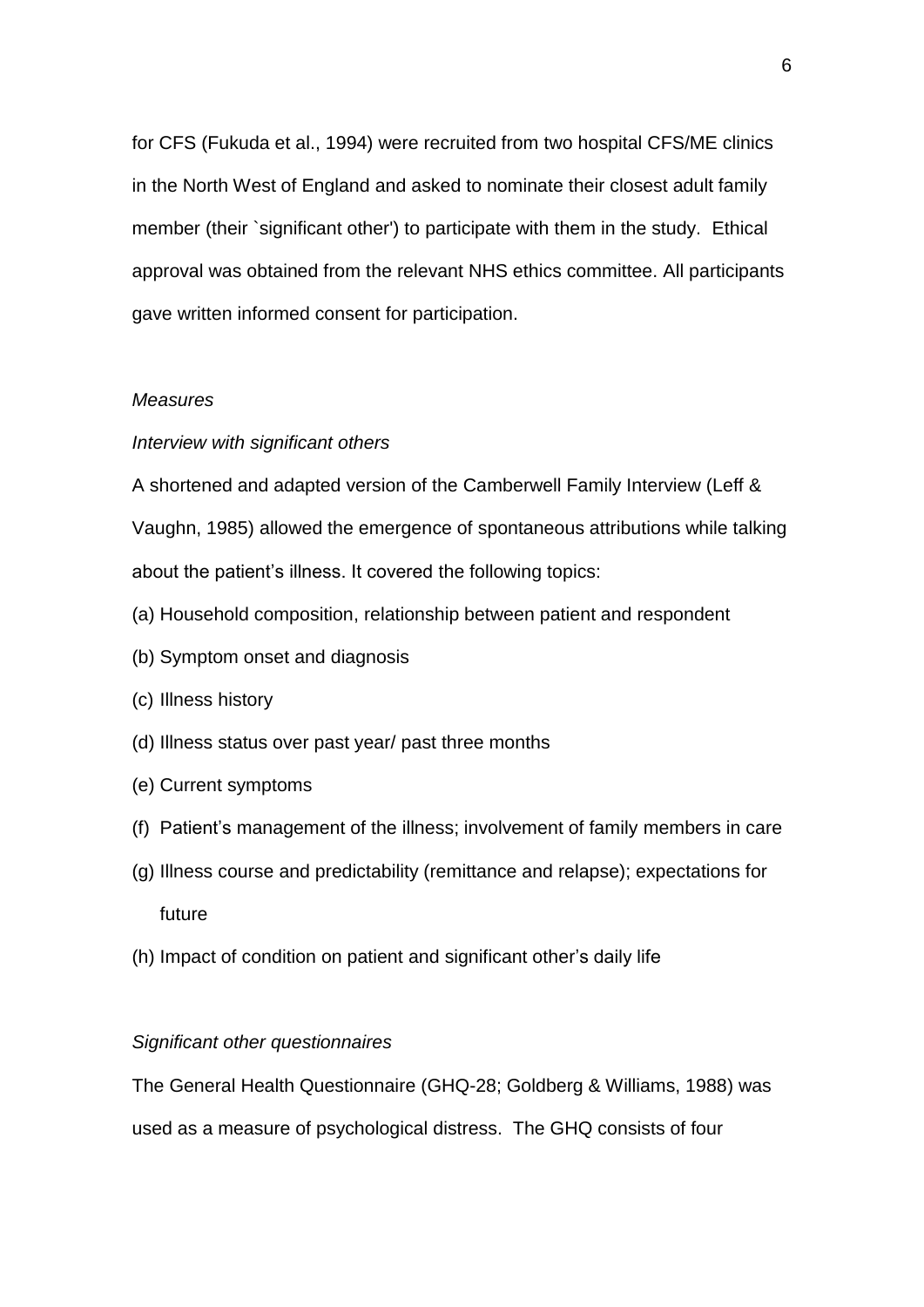subscales (somatic symptoms, anxiety and insomnia, social dysfunction and severe depression). For this study, items were scored using a Likert format (0- 3) and summed. Higher scores indicate greater distress.

The 25- item FRQ (Cordingley et al., 2001) was used to assess behavioural responses to the CFS/ME patient. Respondents indicated the extent to which they agreed with statements describing their responses to the patient. The questionnaire produces scores on four subscales labelled by the authors as: sympathetic, active-engagement, rejecting/ hostile, and concern with self. In our sample, we found that two items "insisted that X rest" and "reminded X to slow down" originally assigned to the scale labelled "sympathetic responses" correlated with each other (r=.556, p=.001), but not with other scale items. We therefore summed these items separately and labelled them "encouragement to rest".

To control for the possible confounding effect of relationship quality, significant others completed a visual analogue scale measure (0 - extremely unhappy to 6 - perfectly happy) of their overall relationship happiness.

#### *Patient measures*

Given that differentiating between symptoms of CFS/ME and symptoms of depression is known to be potentially problematic, Brown, Kaplan & Jason (2011) suggest using measures developed specifically for use with medical populations to measure depression amongst CFS/ME patients. In this study,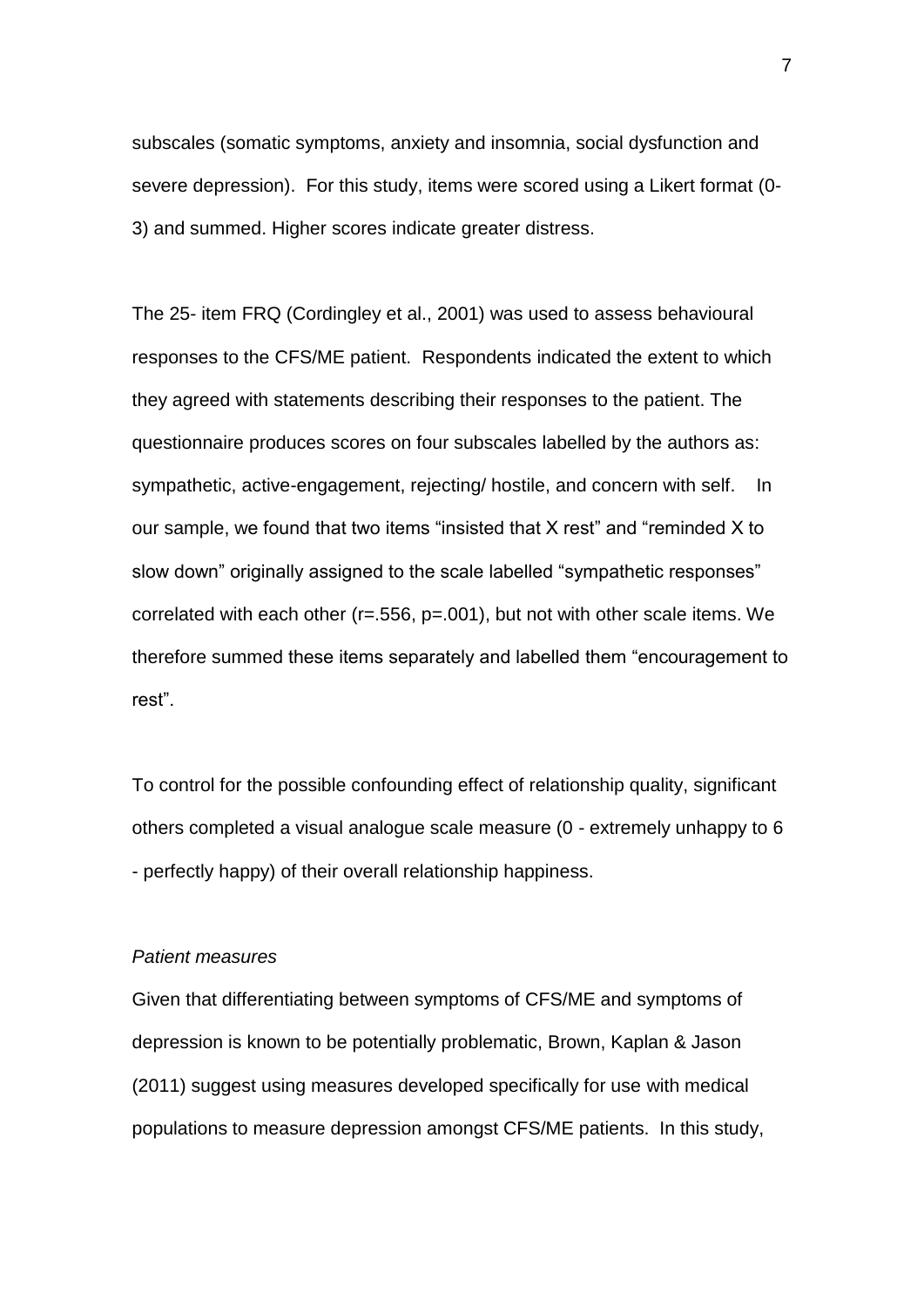patient-completed questionnaire measures of physical functioning (SF-36 physical functioning scale; Ware & Sherbourne, 1992 ) fatigue (Chalder fatigue scale, Likert scored; Chalder et al., 1993) anxiety and depression (Hospital Anxiety and Depression Scales; Zigmond & Snaith, 1983) were used to control for level of patient's illness severity.

#### *Procedure*

One week prior to the agreed interview date, questionnaire measures were sent out to participants. Significant others were interviewed individually and confidentially in their own homes by the first author. Interviews were audiorecorded and transcribed in full.

#### *Extraction, coding and scoring of attributions*

Unprompted attributional statements containing a clearly expressed cause of events in the following categories were extracted for coding:

- (a) Illness events (including illness episodes, all possible symptoms)
- (b) Negative changes in symptoms (including exacerbation, relapse, new symptoms)
- (c) Patient"s negative mood/ emotional state

To obtain reliability for extractions, attributions were extracted independently from 6 transcripts by AW and JB. Of 97 attributions extracted, 85 (88%) were in common. Statements were then extracted and coded from remaining transcripts by JB. Using a procedure similar to that described previously (e.g. Wearden et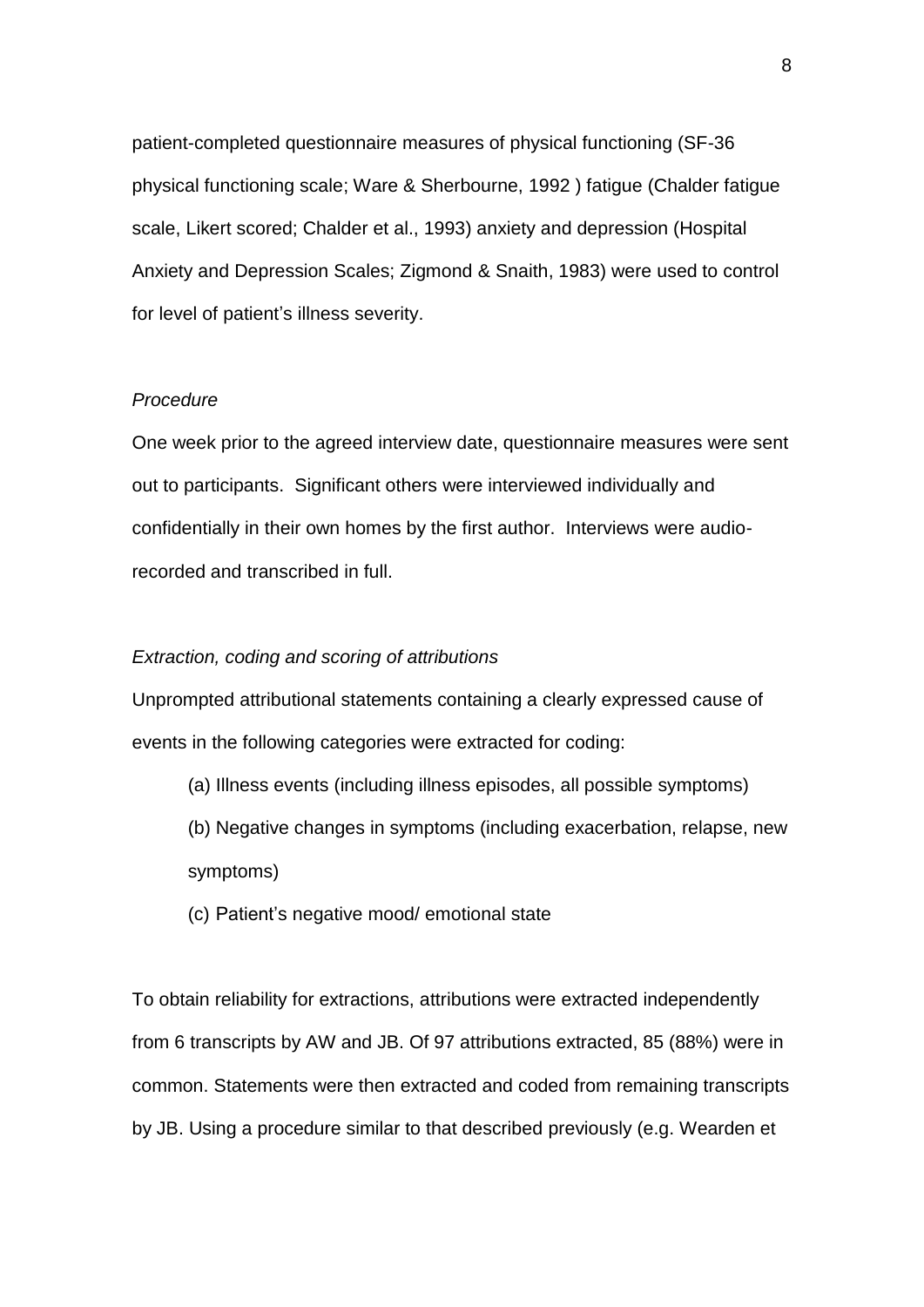al., 2006), for each dimension, a dichotomous rating was assigned (internal, controllable, personal, stable and global dimensional poles were coded as 1; external, uncontrollable, universal, unstable and specific poles were coded as 3). To obtain reliability for codings, JB and JD separately coded 50 extracted attributions. Unweighted Cohen"s kappas were as follows: internal/ external, k=0.96(98% agreement); controllable/ uncontrollable, k=0.96(98%), personal/ universal, k=0.79(90%); stable/ unstable, k=0.88(94%); global/ specific, k=0.85(92%).

To calculate proportional attribution scores on each dimension, the number of attributions coded 1 were divided by the total number of attributions extracted. Scores therefore varied between 0 and 1, with a higher score indicating a greater proportion of attribution statements rated 1 (e.g. a higher score on the internal/ external dimension indicates the respondent made proportionally more attributions internal to the patient). This calculation procedure is described in the LACS (Munton et al., 1999) and elsewhere (e.g. Wearden et al. 2006).

#### *Analysis*

Data distributions were examined for normality. Pearson"s correlations were used to examine relationships between pairs of variables. First, to determine potential confounding variables, correlations between patient physical functioning, fatigue, anxiety, depression, significant other"s relationship happiness, and significant others" distress and behavioural responses were examined. To test our hypotheses, correlations were computed between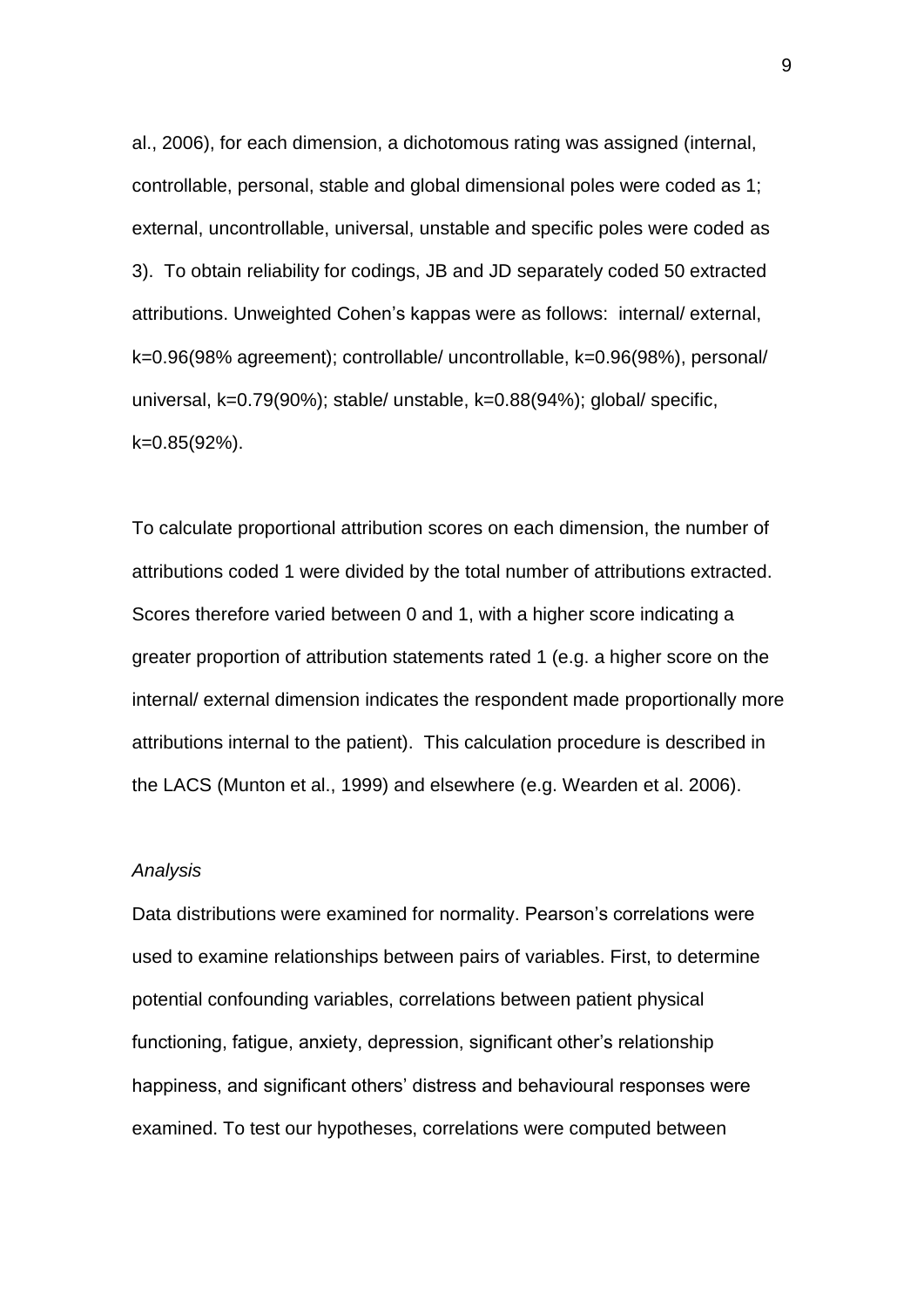participants" proportional attribution scores and distress and behavioural responses, controlling for significant confounders where appropriate. For hypothesised correlations a significance level of p<.05 was accepted.

#### **Results**

#### *Description of sample*

The age of the patient sample ranged from 16 to 62 years, with a mean of 41 years. 73.3% (n = 22) were female. Mean (SD scores on patient measures were: physical functioning score 42.7 (SD 23.1); fatigue 27.9 (SD 4.5) ; anxiety 9.2 (4.8); depression 8.3 (4.3).The age of the significant other sample ranged from 21 to 71 years, with a mean of 48 years.  $60\%$  (n = 18) were female. Mean (SD) significant other relationship happiness score was 4.2 (1.7). 60% (n  $=$  18) of the significant others were the patient's' spouse, 6.7% (n = 3) were the patient's child,  $33.3\%$  (n = 10) were the patient's parent. All but two patients (28; 93.3%) lived with their significant others.

#### *Attributions*

A total of 452 attributional statements were extracted and coded. The mean number of attributional statements per interview was 15.07 (SD=7.46; range 2-32). Summary statistics for proportional attribution scores for each attributional dimension were as follows: internal 0.488 (SD 0.15); controllable 0.385 (SD 0.22); personal 0.314 (SD 0.19); stable 0.471 (SD 0.19); global 0.522 (SD 0.24).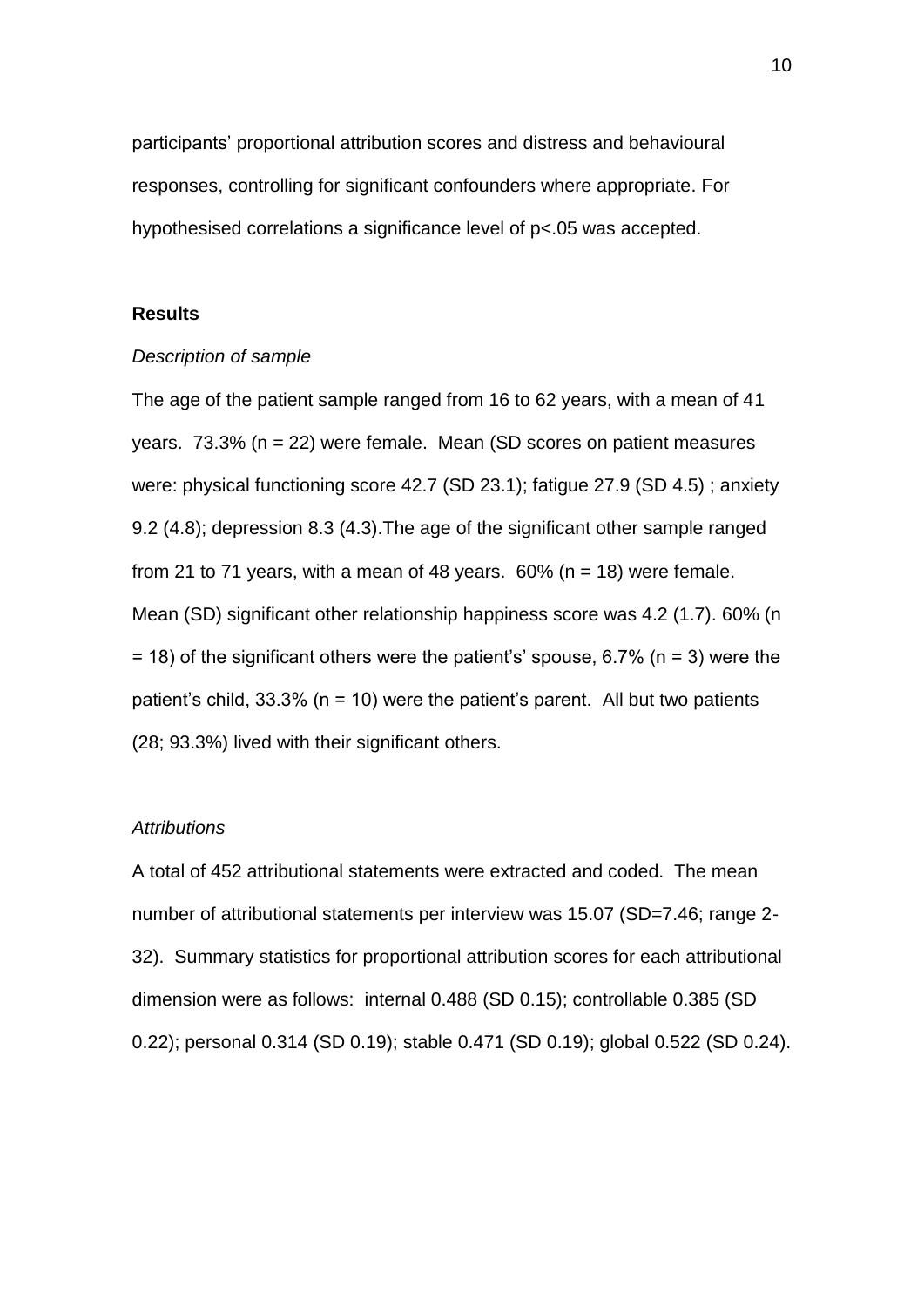#### *Preliminary analyses*

There were significant correlations between significant other encouragement to rest and patient fatigue (r=.387, p=.034) and physical functioning (r=-.457, p=.013). Physical functioning was also correlated with significant other active engagement (r=-.493, p=.007).The correlation between patient depression and significant other distress approached significance (r=.354, p=.055). Significant others" relationship happiness was correlated with concern for self (r= -.387, p=.038), and with distress (r=-.562, p=.002). All other correlations in the preliminary analysis were non-significant.

Significant others" mean (SD) GHQ and FRQ scale scores are given in Table 1.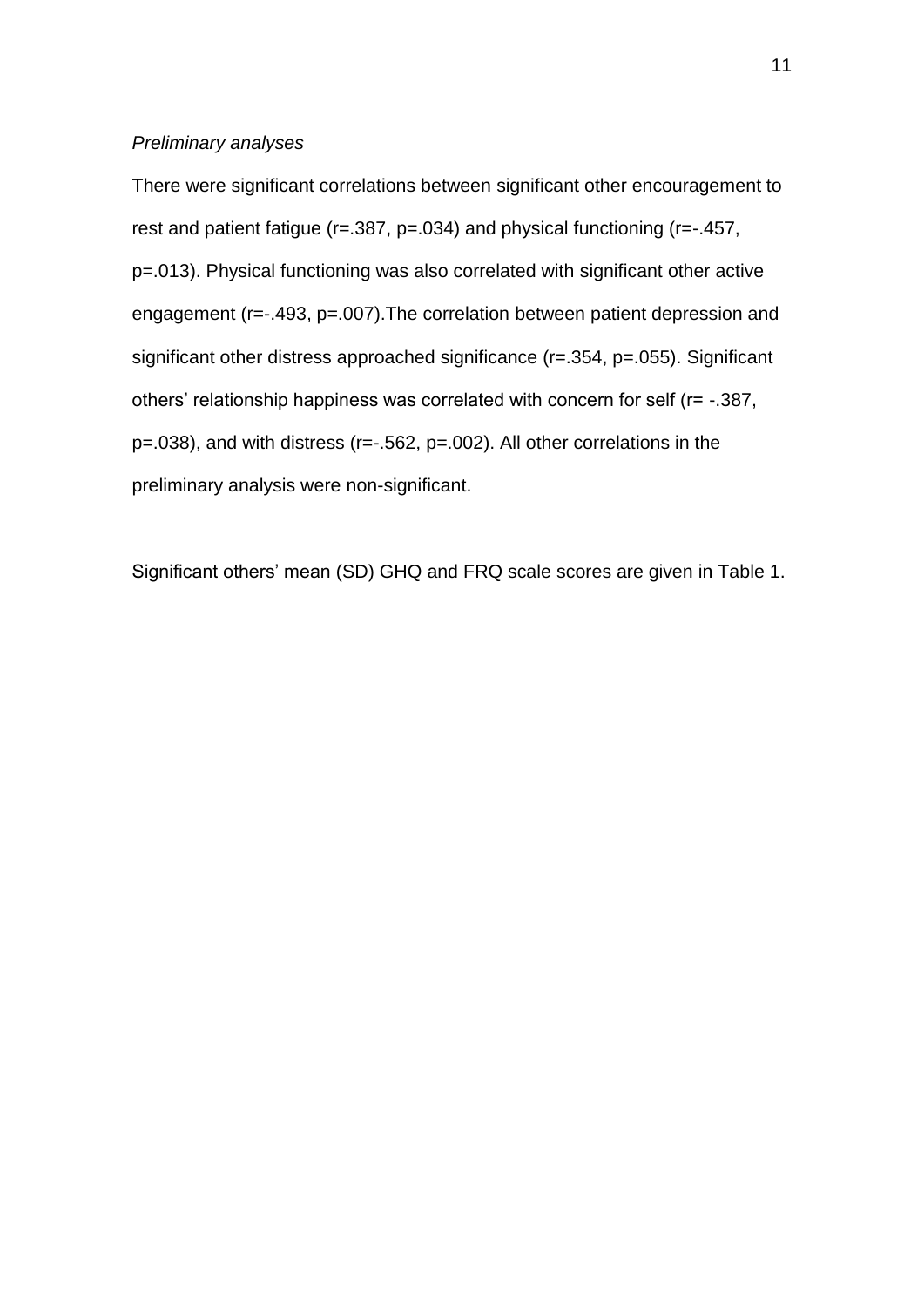|            | Mean    | Internal | Controllable | Personal | <b>Stable</b> | Global   |
|------------|---------|----------|--------------|----------|---------------|----------|
|            | (SD)    |          |              |          |               |          |
| <b>GHQ</b> | 24.43   | .362     | .075         | .550     | .283          | .138     |
| total      | (11.21) | .049     | .629         | .002     | .130          | .466     |
| <b>FRQ</b> | 2.64    | .050     | $-0.017$     | .087     | .029          | .080     |
| Symp       | (0.76)  | .794     | .927         | .683     | .878          | .674     |
| <b>FRQ</b> | 2.54    | .146     | .064         | .248     | $-.100$       | $-0.047$ |
| Active     | (0.79)  | .441     | .737         | .186     | .598          | .805     |
| <b>FRQ</b> | 0.53    | .433     | .157         | .418     | .097          | $-124$   |
| Reject     | (0.58)  | .017     | .407         | .021     | .609          | .514     |
| <b>FRQ</b> | 1.37    | .237     | .026         | .418     | .185          | .144     |
| Self       | (0.92)  | .208     | .892         | .021     | .329          | .447     |
| <b>FRQ</b> | 2.87    | $-0.076$ | $-0.383$     | .014     | .083          | .326     |
| Rest       | (0.96)  | .691     | .036         | .942     | .661          | .079     |

Table 1. Summary statistics and Pearson"s correlations *(p-values)* between

## distress (GHQ), FRQ scale scores and proportional attribution scores

#### *Attributions and significant other behavioural responses*

Proportional attribution scores on the internal and personal dimensions, but not the controllability dimension were moderately positively correlated with rejecting-hostile responses (Table 1). As none of the illness severity variables were correlated with the rejecting-hostile response style, no further analyses were carried out here.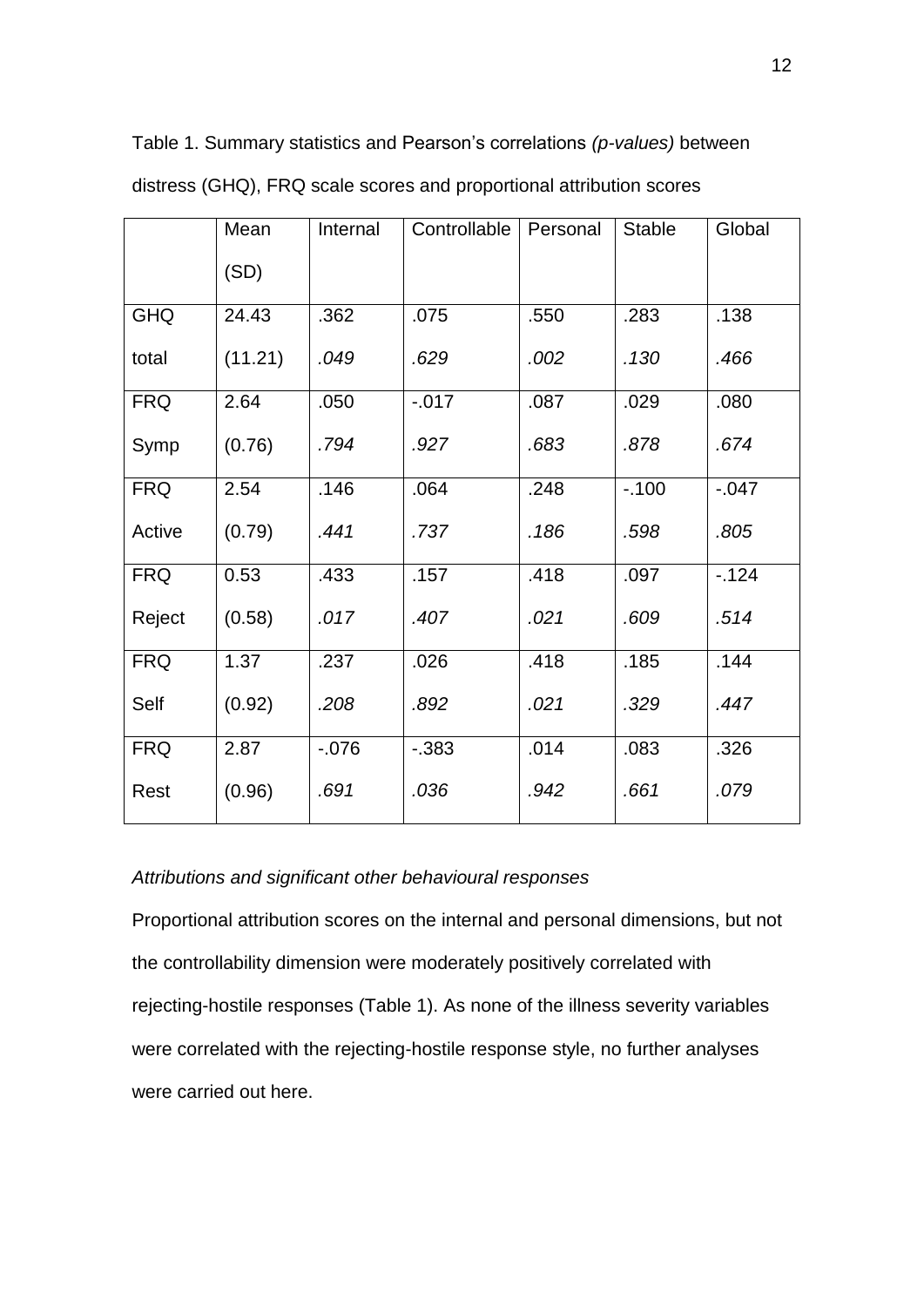Unexpectedly, controllability attributions were associated with encouragement to rest (Table 1). This correlation was repeated using partial correlations to control for fatigue severity and physical functioning. The correlation was reduced to *pr* = -.371, p=.053 when physical functioning was controlled for and to *pr* =-.319, p=.098 when fatigue was controlled for.

#### *Attributions and significant other distress*

Proportional attribution scores on the internal dimension were moderately correlated with distress. The correlation was repeated controlling for patient depression (pr = .422, p=.022) and significant other"s relationship happiness (pr = .319, p =.098). Proportional attribution scores on the personal dimension were strongly correlated with distress. This correlation was repeated controlling for patient depression (pr = .524, p=.002) and significant other relationship happiness (pr = .443,  $p = .018$ ).

#### **Discussion**

In line with our first hypothesis, rejecting- hostile responses from significant others were associated with their making attributions for negative illness events to factors internal and personal to the patient. We had also predicted that attributing illness events to causes controllable by the patient would be associated with rejecting hostile responses. This was not found to be the case. Similarly, in accordance with our second hypothesis, internal and personal attributions were also associated with greater distress amongst significant others, while controllability attributions did not correlate with distress. The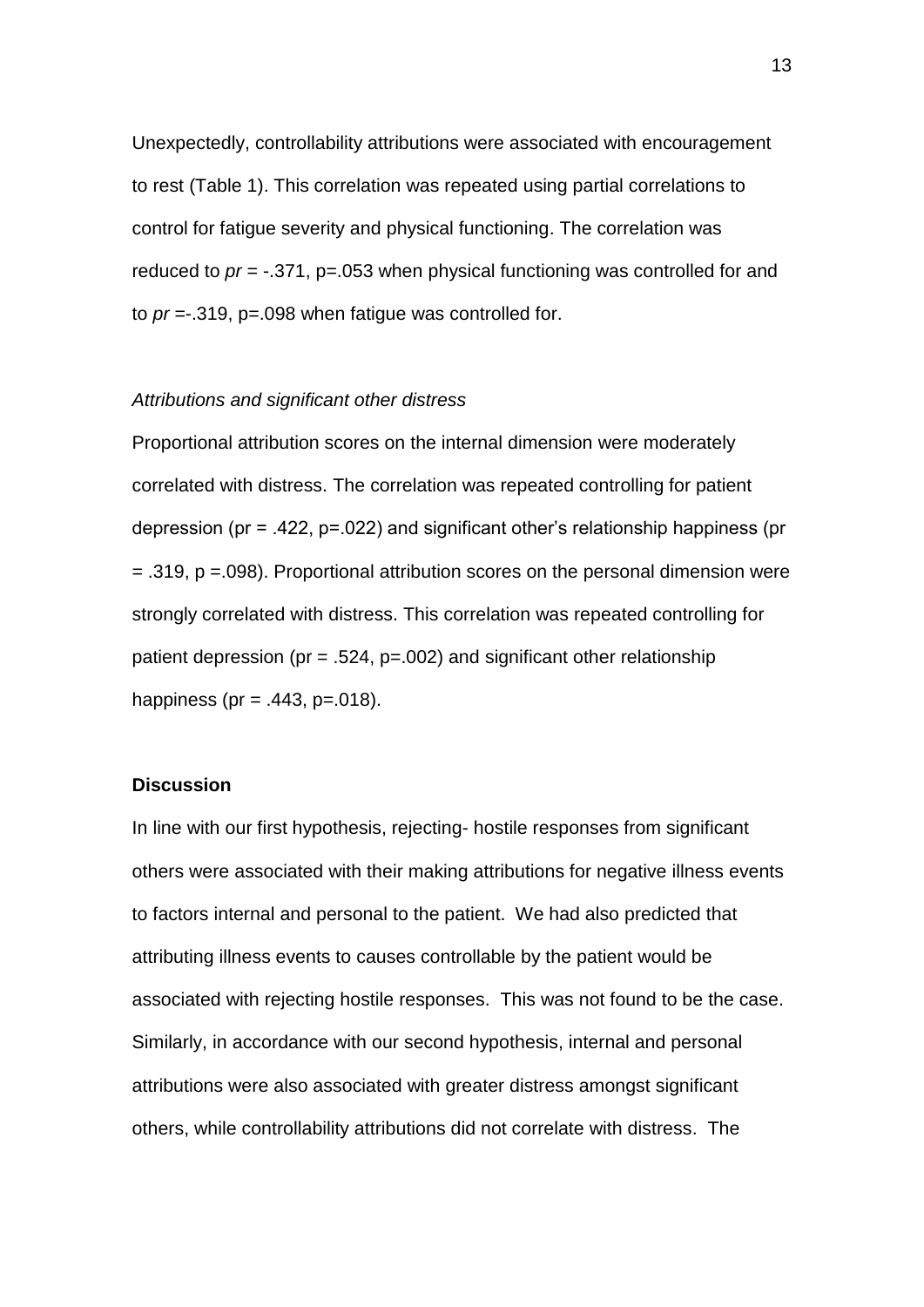pattern of findings was not altered when patient illness severity variables were controlled for, although some correlations became marginally non-significant in this small sample.

Taken together these findings suggest that it is the attribution of negative illness events to factors idiosyncratic to the patient, which may drive distress and negative responses in CFS/ME. It may be that attributing ongoing illness events to factors internal and personal to the CFS/ME patient is a source of distress to significant others because such factors may be perceived as less amenable to change. While it was not hypothesised, the correlation between controllability attributions and encouragement to rest is interesting. This suggests that significant others saw exacerbations in symptoms as due to the patient doing too much – a belief which might have been expected to engender solicitous rather than negative responses.

While preliminary and requiring replication, the present study may have important implications, as there is emerging evidence that significant others' responses to CFS/ME may impact on patients' fatigue and disability. Using a measure adapted from the chronic pain literature (Kerns et al., 1985), Schmaling, Smith and Buchwald (2000) asked CFS/ME patients about their partners" responses to their condition. Patients reporting that their partners were solicitous had higher levels of fatigue and disability, particularly in the context of a satisfactory relationship. More recently, Romano and colleagues (2009) found that solicitous significant other responses were associated with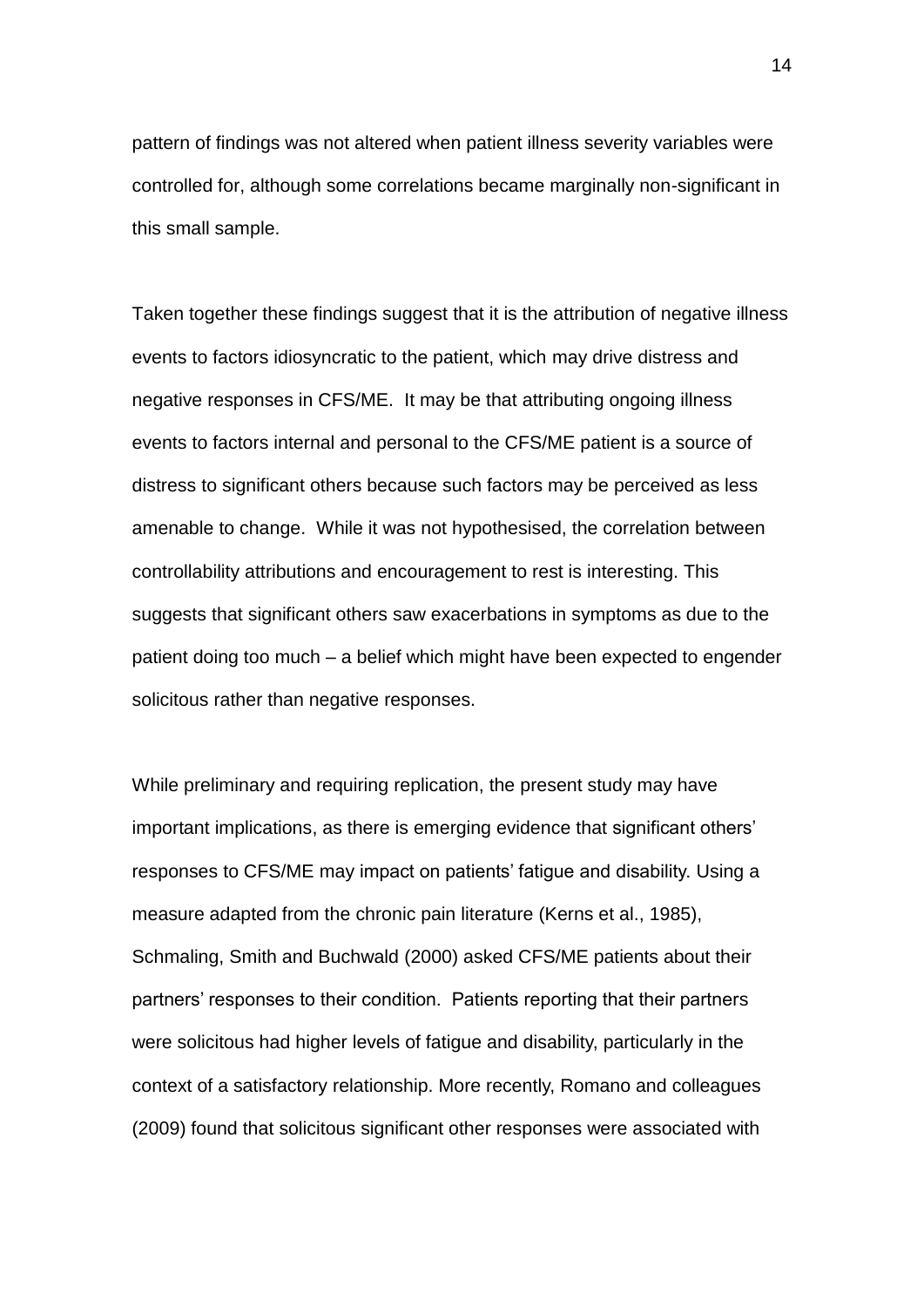increased patient activity limitation, while negative significant other responses – more akin to the rejecting-hostile responses studied here - were associated with higher levels of patient distress. Potentially, the solicitous responses in Schmaling et al.'s (2000) and Romano et al.'s (2009) studies were similar to the "encouragement to rest" response style in our study. Recent treatment studies (Wearden et al., 2010; White et al., 2011) suggest that in order for patients to improve, there needs to be an element of gradually increasing activity. Therefore an encouragement to activity limitation, even if entirely wellintentioned and driven by the significant other"s belief that avoiding activity can control the illness, may be associated with worse outcomes for the patient.

Our study was informed by attribution-emotion theory (Weiner, 1985; Weiner 1993). The interpretation of our findings is based on a model of CFS/ME which regards disrupted activity patterns, driven by patients, and possibly by significant others', illness beliefs, as a maintaining factor. Other authors have used a framework in which significant others have rated their own attempts at support, and have reported that making internal attributions for the cause of CFS/ME was associated with unhelpful support attempts (such as distraction).

The generalisability of our findings may be limited by the cross-sectional design of the study, the modest size and the characteristics of the sample, which was recruited entirely from a hospital setting. We did not have data on comorbidities or illness chronicity, nor on wider aspects of the family setting, and other research has suggested that that are specific partner variables which may be

15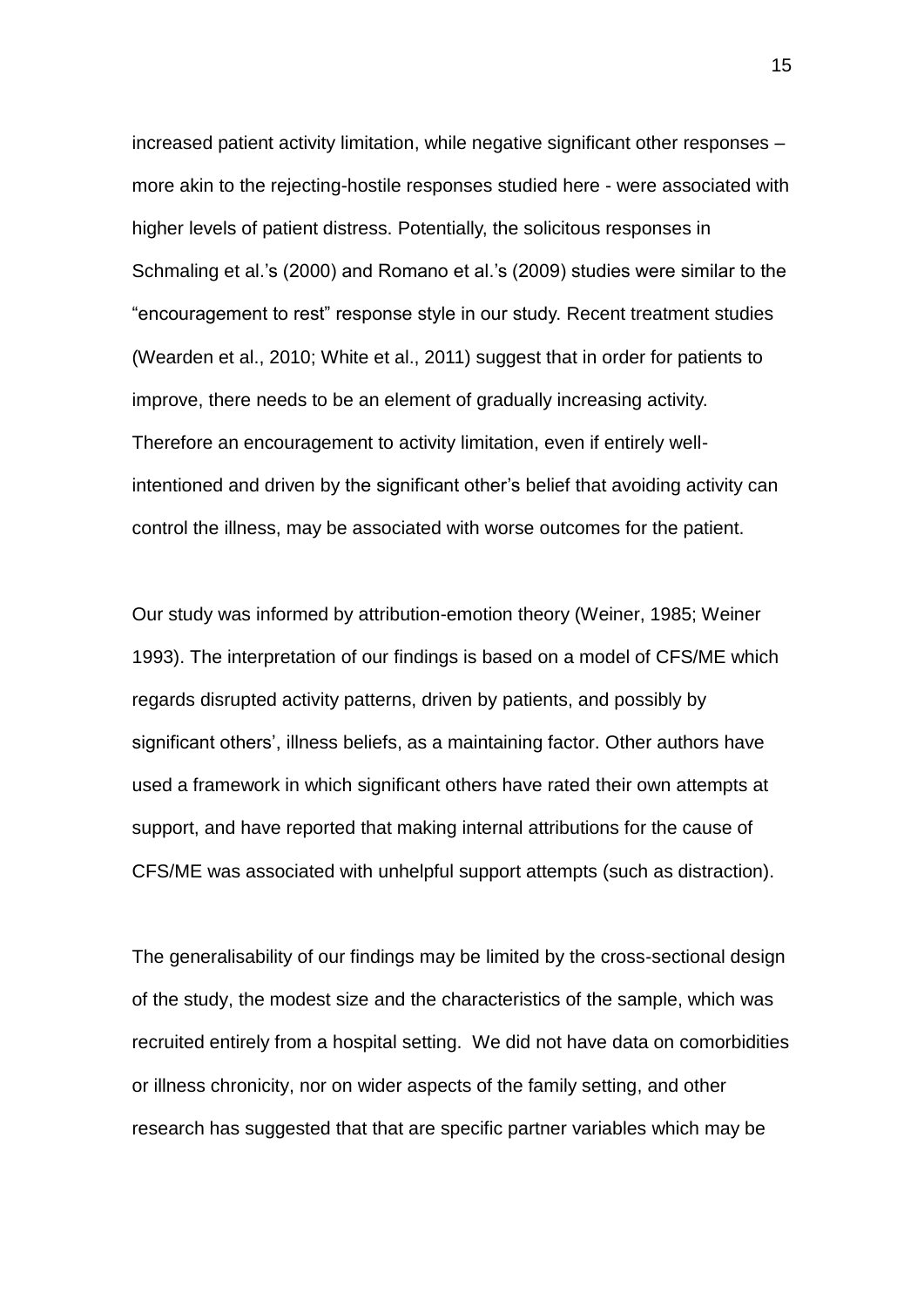associated with worse physical functioning in CFS/ME (Johnson et al., 2010). Three patients referred into the project declined to participate because of their poor health, and two patients did not participate because their significant other was unwilling to do so. It is therefore possible that our sample was less unwell and relationship functioning more favourable than in the CFS/ME population as a whole. Indeed scores on the rejecting –hostile FRQ subscale were lower than for other response types.

We accepted an alpha level of  $p=.05$  for tests of hypothesised relationships; unhypothesised findings should be treated with caution until replicated. Nevertheless, this is the first study to examine significant others' attributions using an established attributional coding system. It suggests a potential pathway from significant others" attributional beliefs (which may be amenable to change) to patient functioning and distress, with the significant others" responses and distress as the mediating factors. This pathway should be investigated in future studies examining all three sets of variables, preferably longitudinally.

Copies of the interview schedule and the manual detailing rules for the extraction and coding of attributions are available from the first author on request.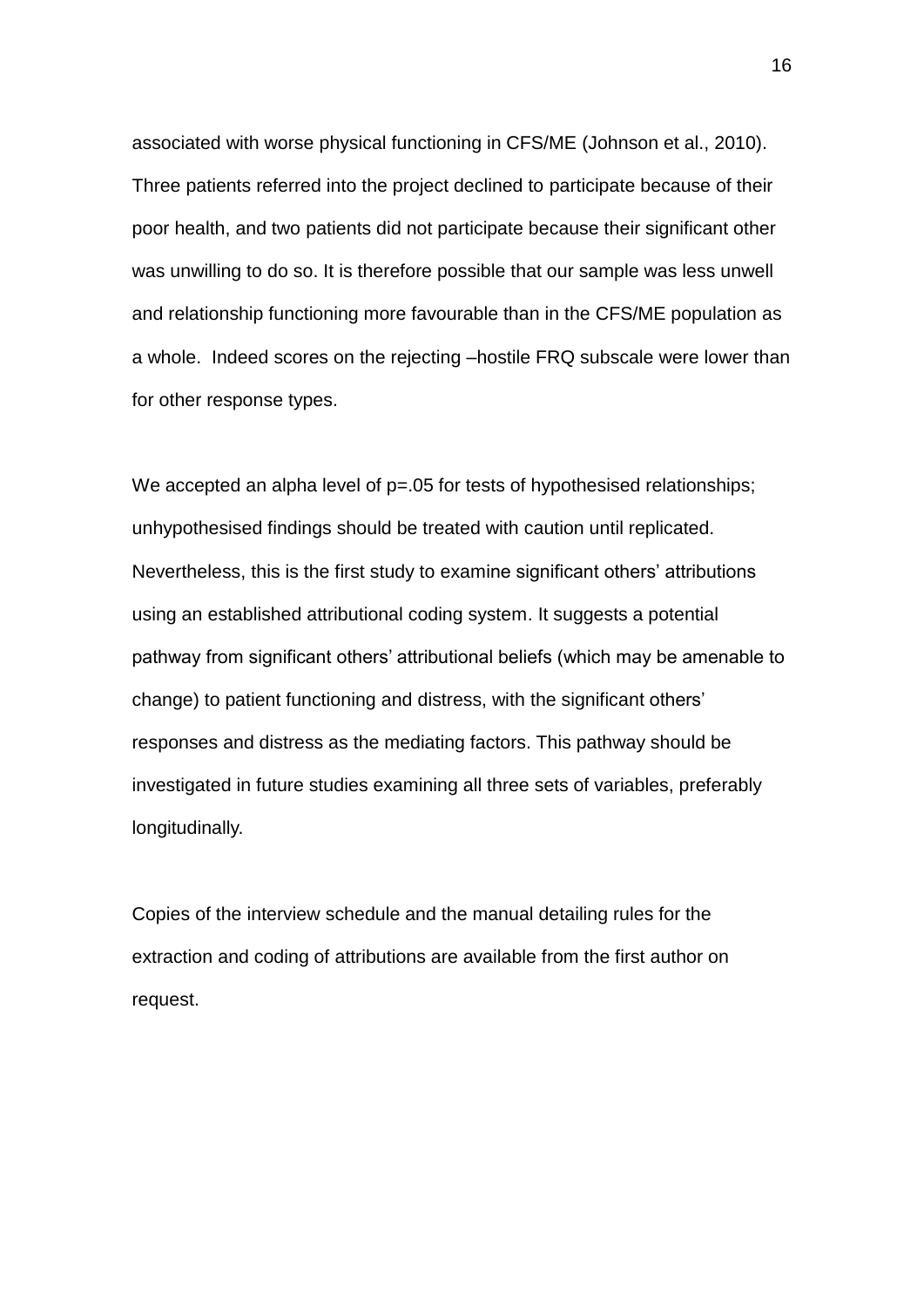## **Acknowledgements**

The authors thank all those who participated in the research for their cooperation and for their time.

This work was supported by a PhD studentship awarded to the first author by the Economic and Social Research Council (grant number R42200134160).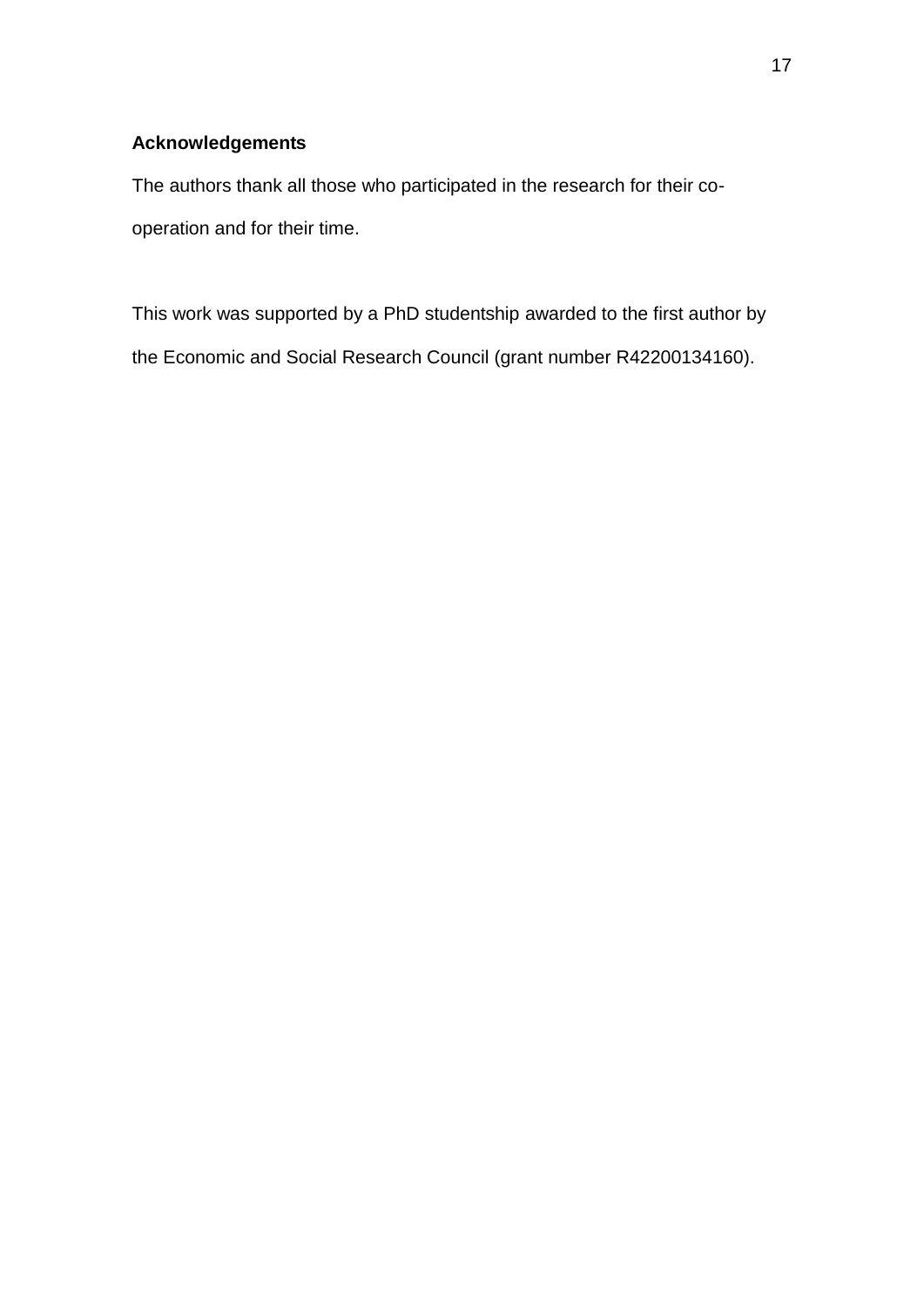#### **References**

Arefjord, K., Hallaraker, E., Havik, O., & Maeland, J.G. (2002) Illness understanding, causal attributions and emotional reactions in wives of myocardial infarction patients. *Psychology and Psychotherapy: Theory, Research and Practice* 75(1):101-114.

Barrowclough C., Gregg L., & Tarrier, N. (2008). Expressed emotion and causal attributions in relatives of post-traumatic stress disorder patients. *Behaviour Research and Therapy* 46(2):207-218.

Barrowclough C., & Hooley J.M. (2003) Attributions and expressed emotion: a review. *Clinical Psychology Review* 23(6):849-880.

Brown, M., Kaplan, C., & Jason, L. (2011). Factor analysis of the Beck Depression Inventory-II with patients with chronic fatigue syndrome. *Journal of Health Psychology* 17(6): 799-808.

Cairns R., & Hotopf M. (2005) A systematic review describing the prognosis of chronic fatigue syndrome. *Occupational Medicine* 55(1):20-31.

Chalder, T., Berelowitz, G., Pawlikowska, T., Watts, L., Wessely, S., Wright, D., & Wallace, E. (1993). Development of a fatigue scale. Journal of Psychosomatic Research, 37: 147-153.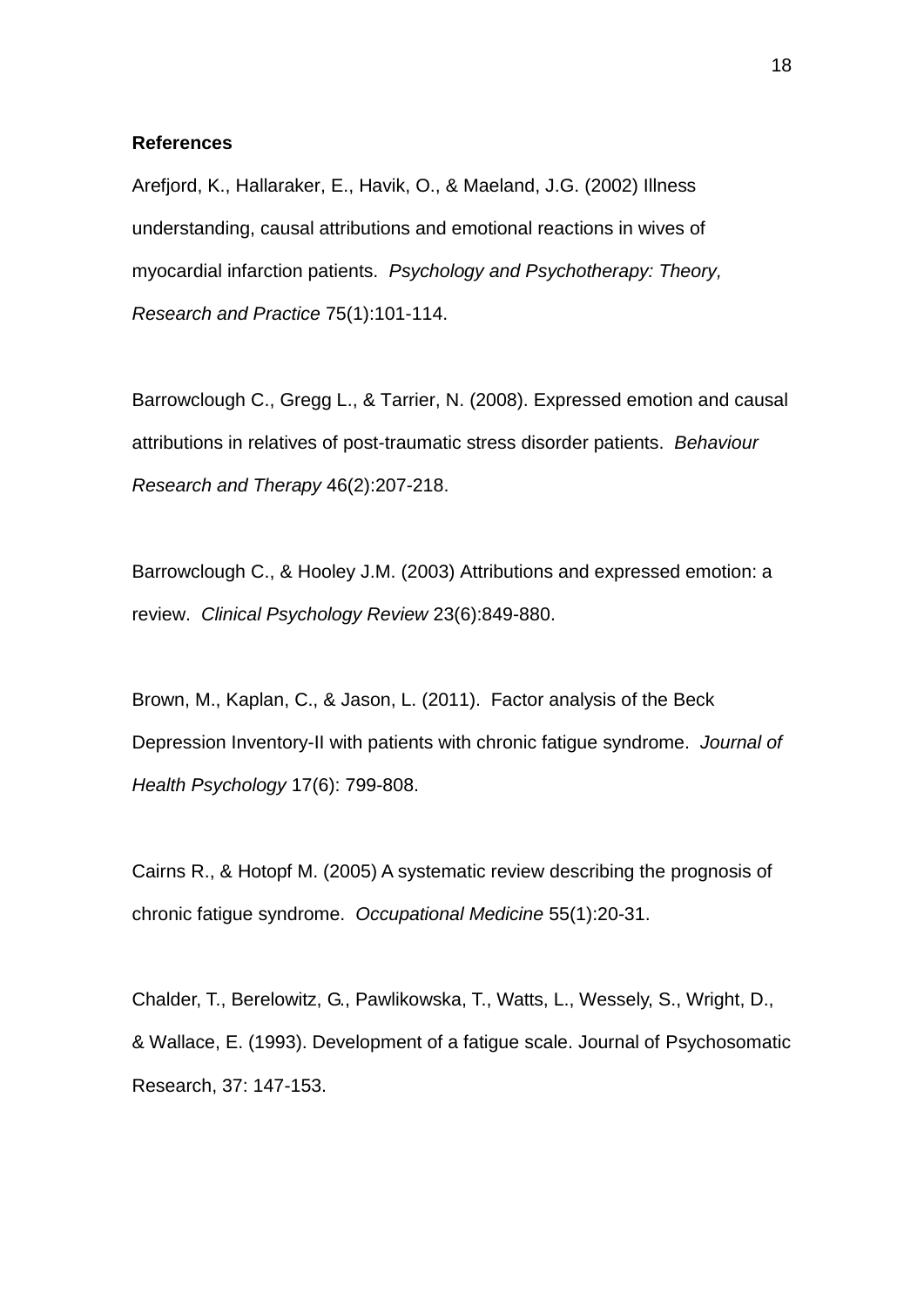Collin S.M., Crawley E., May, M.T., Sterne, J.A.C., & Hollingworth, W. (2011) The impact of CFS/ME on employment and productivity in the UK: a crosssectional study based on the CFS/ME national outcomes database. *BMC Health Services Research* 11:217.

Cordingley, L., Wearden, A., Appleby, L., & Fisher, L. (2001) The Family Response Questionnaire: A new scale to assess the responses of family members to people with chronic fatigue syndrome. *Journal of Psychosomatic Research* 51(2):417-424.

Dijker, A.J., & Koomen, W., (2003) Extending Weiner"s attribution-emotion model of stigmatization of ill persons. *Basic and Applied Social Psychology*  21(1):51-68.

Fukuda, K., Strauss S.E., Hickie, I. et al. (1994) The chronic fatigue syndrome: A comprehensive approach to its definition and study. *Annals of Internal Medicine* 121(12): 953 - 959.

Goldberg, D.P., & Williams, P. (1988) *Users' Guide to the General Health Questionnaire.* Windsor: NFER-Nelson.

Guise, J., McVittie, C., & McKinlay, A. (2010) A discourse analytic study of ME/CFS (Chronic Fatigue Syndrome) sufferers" experiences of interactions with doctors. *Journal of Health Psychology* 15(3): 426-435.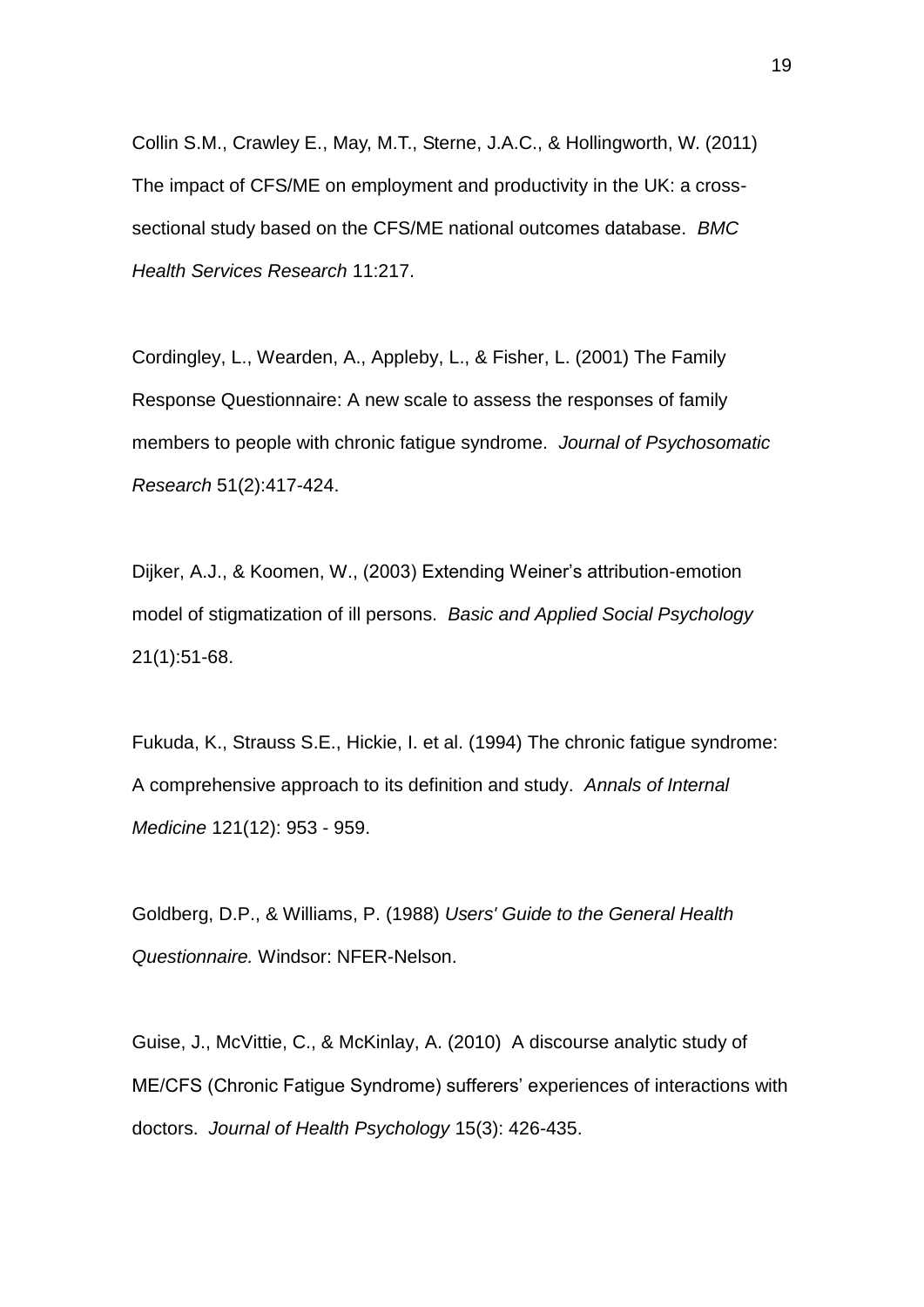Jason, L.A., Porter, N., Hunnell, J., Rademaker, A., & Richman, J.A. (2010) CFS prevalence and risk factors over time. *Journal of Health Psychology* 16(3): 445-456.

Johnson, S.K., Schmaling, K.B., Dmochowski, J., & Bernstein, D. (2010) An investigation of victimization and the clinical course of chronic fatigue syndrome. *Journal of Health Psychology* 15(3): 351-361.

Kerns R.D., Turk D., & Rudy T.E. (1985) The West Haven-Yale Multidimensional Pain Inventory (WHYMPI). *Pain* 23(4):345-356.

Leff,J., & Vaughn C. (1985) *Expressed Emotion in Families*. New York: Guilford Press.

Munton, A.G., Silvester, J., Stratton, P., & Hanks, H. (1999) *Attributions in action: A practical approach to coding qualitative data*. Chichester: Wiley.

Romano, J.M., Jensen, M.P., Schmaling, K.B., Hops, H., & Buchwald, D.B. (2009) Illness behaviors in patients with unexplained chronic fatigue are associated with significant other responses. *Journal of Behavioral Medicine*  32(6):558-569.

Schmaling, K.B., Smith, W.R., & Buchwald, D.S. (2000) Significant other responses are associated with fatigue in functional status among patients with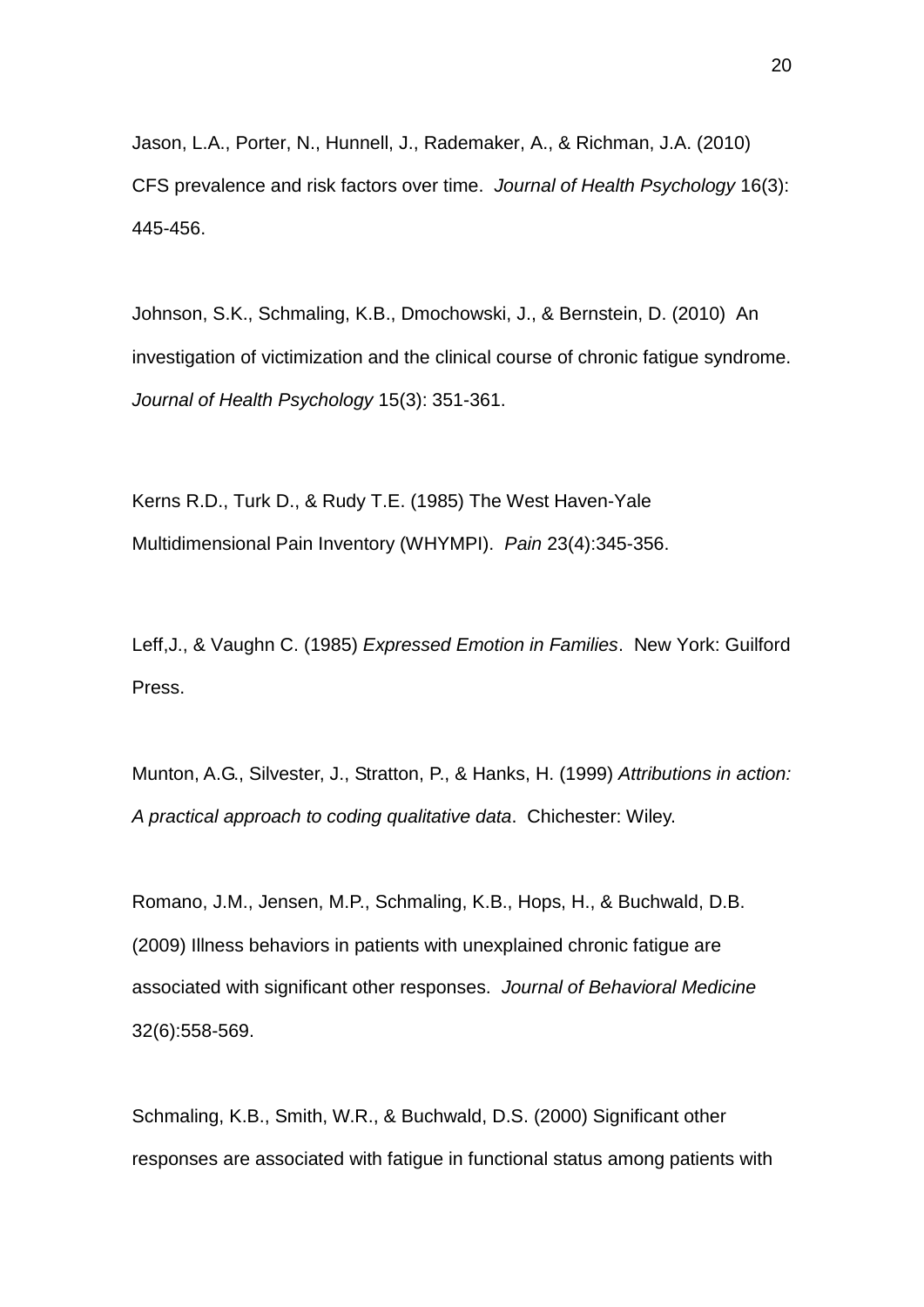chronic fatigue syndrome. *Psychosomatic Medicine* 62(3):444-450.

Tarrier, N., Barrowclough, C., Ward, J., Donaldson, C., Burns, A., & Gregg, L. (2002) Expressed emotion and attributions in the carers of patients with Alzheimer's disease: The effect on carer burden. *Journal of Abnormal Psychology* 111(2):340-349.

Ware, J., & Sherbourne, C. (1992). The MOS 36-item short-form, health survey (SF-36). Conceptual framework and item selection. *Medical Care*, 30: 473- 483.

Wearden, A.J., Ward, J., Barrowclough, C., & Tarrier, N. (2006) Attributions for negative events in the partners of adults with type I diabetes: Associations with partners' expressed emotion and marital adjustment. *British Journal of Health Psychology* 11(1):1-21.

Wearden A.J., Dowrick, C., Chew-Graham, C., Bentall, R., Morriss, R.,Peters, S., Riste, L., Richardson, G., Lovell, K., & Dunn, G. (2010). Nurse led home based self-help treatment for patients in primary care with chronic fatigue syndrome: randomised controlled trial. *British Medical Journal* 340: c1777.

Weiner, B. (1985) "Spontaneous" Causal Thinking. *Psychological Bulletin* 97(1):74-84.